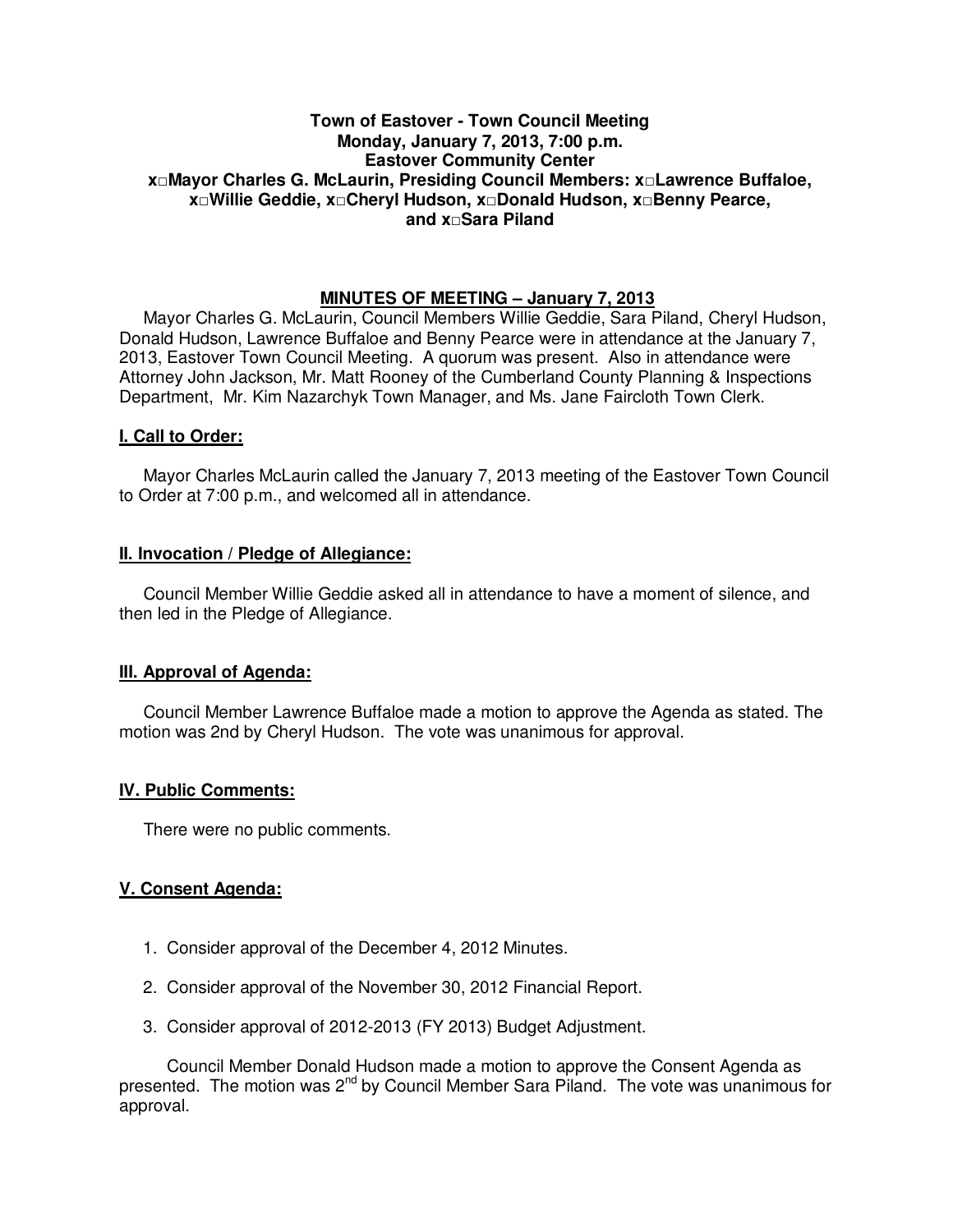### **VI. Discussion Agenda:**

#### **Agenda Item #1:**

#### **Briefing by Mr. David Maxwell CPA of the McFadyen & Sumner CPAs Firm.**

 Mr. David Maxwell CPA briefed the Council on the results of the Town of Eastover Audit for Fiscal Year 2012. He stated that the Town of Eastover is in excellent condition with no finding of deficiencies. He commended Mr. Nazarchyk and Ms. Faircloth for the excellent record keeping. Mr. Maxwell informed the Council that our Property Taxes average was 96.9% and is in par with the State of North Carolina. He stated that our Fund Balance is also in par with all other Town's our size with the State of North Carolina. He stated that our cash balance was flat for FY 2012; however this was due to the land purchase and police protection.

 Mr. Maxwell informed the Council that our 2011-2012 (FY2012) Revenues by Source are as follows: Other 8%; Property Tax 39%; Sales Tax 38%; and Utility Franchise Tax, Telecommunications, Video Programming Sales Tax 15%. He stated that our departmental expenditures/expenses were as follows: Public Safety 25%; General Government 62%; Cultural & Recreational 12%; and Economic/Physical Development & Transportation 1%. Mr. Maxwell stated that the Town of Eastover had a good clean Audit for FY2012.

 Council Member Sara Piland made a motion to approve the Town of Eastover's Audit for 2012 as presented by Mr. David Maxwell CPA of the McFadyen & Sumner CPAs Firm. The motion was 2<sup>nd</sup> by Council Member Cheryl Hudson. The vote was unanimous for approval.

#### **Agenda Item #2:**

# **PUBLIC HEARING – CASE NO. P12-72: REZONING OF .23 +/- ACRE FROM R6A RESIDENTIAL (CCO COMMERCIAL CORE OVERLAY)/CZ CONDITIONAL ZONING DISTRICT FOR GROUP QUARTERS OR TO A MORE RESTRICTIVE ZONING DISTRICT, LOCATED AT 1716 EDWARDS STREET, SUBMITTED BY SEUNG K. AND HEE SOOK CHAI (OWNERS). (EASTOVER)**

#### **Mayor Charles McLaurin Opened the Public Hearing on Case No. P12-72.**

 Mr. Matt Rooney of the Cumberland County Planning & Inspections Department briefed the Council on Case No. P12-72. He stated that the property owner is requesting rezoning of .23+/- acre from R6A residential (CCO Commercial Core Overlay) to R6A Residential (CCO Commercial Core Overlay/CZ Conditional Zoning District for a Group quarters or to a more restrictive Zoning District. The property is located at 1716 Edwards Street, submitted by Seung K. and Hee Soo Chai (owners).

 Mr. Rooney stated that the members present at the December 18, 2012 meeting voted unanimously not to adopt or approve the consistency and reasonableness statements for rezoning of .23 +/- Acre from R6A Residential (CCO Commercial Core Overlay) to R6A Residential) CCO Commercial Core Overlay/CZ Conditional Zoning District.

 Mr. Rooney recommended to the Council that they follow the Cumberland County recommendation that the rezoning be denied.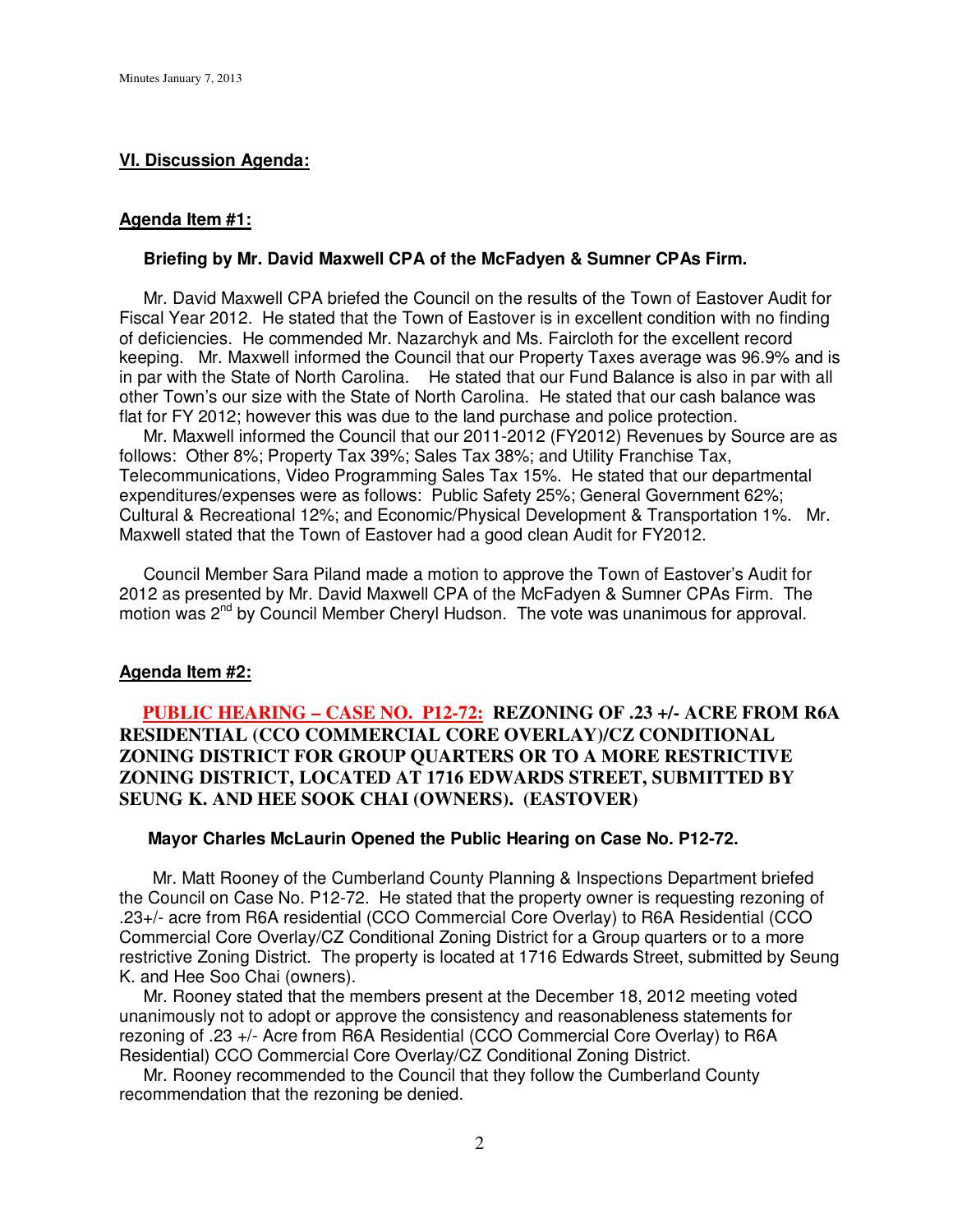Mayor McLaurin asked if anyone signed up to speak for or against the Case No. P12-72. The Clerk replied that they were no speakers signed up to speak for the Case, and six speakers signed up to speak against the Case. They are as follows:

### **Speakers For:** None

## **Speakers Against:**

- (1) Mrs. Marie Carroll, 2774 Gobbler Lane, Eastover, NC
- (2) Mr. Michael Mason, 2914 Gamewell Circle, Eastover, NC
- (3) Mr. Mario Gabriel 1502 Heatherly, Eastover, NC
- (4) Mrs. Juliee Minter, 3006 Royal, Eastover, NC
- (5) Mr. Lee McClure, Jr., 1506 Colonial Dr., Eastover, NC
- (6) Mr. Larry C. Johnson, 3060 Royal, Eastover, NC

**Speaker #1:** Mrs. Marie Carroll stated that there have been numerous problems with the Hope Home residents, including the garbage, old furniture and mess at the house behind the Hope Home, that is in their neighborhood where their children play. She stated that she is requesting the Council to disapprove this Case.

**Speaker #2:** Mr. Michael Mason of the "Eyes Over Eastover" Community Watch stated that there have been 85 calls for a Deputy Sheriff at this site since November 2011. The place is a fire hazard, and the residents are going all over the community asking for food, money, rides, raiding mail boxes and using motorized wheelchairs on the main highway. Mr. Mason stated that he is requesting the Council to disapprove the Case.

**Speaker #3:** Mr. Mario Gabriel stated that sewer is not available in the area where the property owners are trying to put a Group Home, and Hope Home is not properly managed. Mr. Gabriel stated that he lives in the Lexington subdivision and does not want a Group Home out here.

**Speaker #4:** Ms. Juliee Minter**,** 3006 Royal Avenue, Eastover, NC stated that the safety of the children living in this area is her biggest concern. She stated that she is requesting denial of this Case.

**Speaker #5:** Mr. Larry C. Johnson, 3060 Royal Avenue, Eastover, NC stated that he had lived in this area for 20 years. He stated that he has seen naked men standing in view of children, trash thrown in the back of Hope Home in view of our homes, and he stated that he has known of pedophile's living in the Hope Home, and the community was not informed of those people in our community. He said Hope Home is not properly managed, so why would we think a Group Home behind it would be managed properly. Mr. Johnson stated he is requesting denial of this case.

**Speaker #6:** Mr. Lee McClure Jr., 1506 Colonial Drive, Eastover, NC did not speak.

**Rebuttals:** None.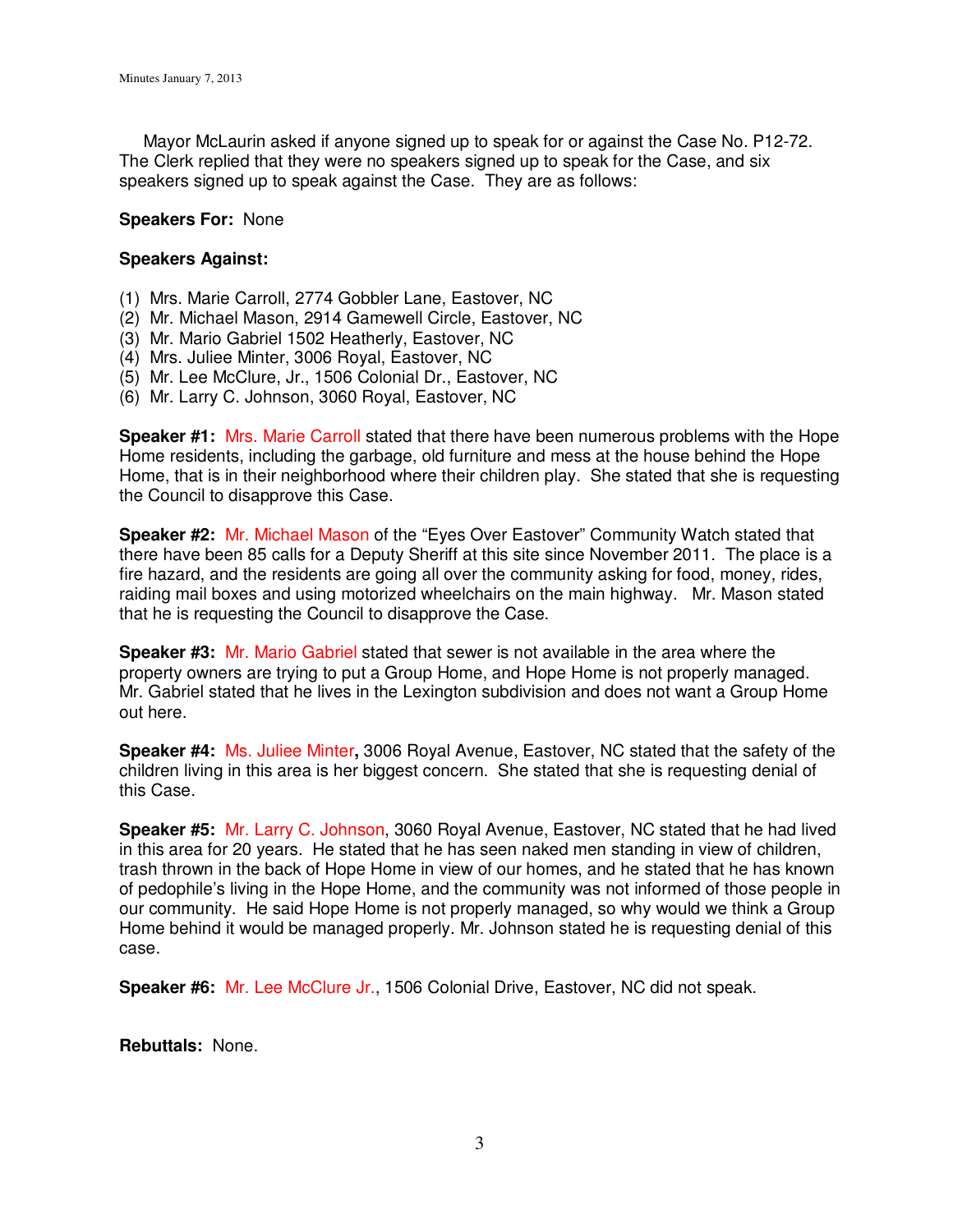**Discussion by Council:** The Council discussed Case No P12-12 and determined that this Case is not in harmony with our community. All Council Members were in agreement and agreed with the speakers against this Case. Mr. Nazarchyk stated that he and the Mayor had called the Manager of the Hope Home on several occasions and left messages for her to return the calls. He stated that calls were never returned; therefore he does not have a good feeling about the Hope Home. He also stated that he had contacted State officials asking exactly what kind of facility it is.

Mayor asked for a motion to Close the Public Hearing on Case No. P12-72.

 Council Member Lawrence Buffaloe made a motion to Close the Public Hearing on Case No. P12-72. The motion was 2<sup>nd</sup> by Council Member Cheryl Hudson. The vote was unanimous for approval.

Mayor McLaurin asked for a motion to approve/disapprove Case No. P12-72.

 Council Member Sara Piland made a motion to follow the Planning Board's recommendation and deny Case No. P12-72 for Rezoning to R6A Residential (Commercial Core Overlay/CZ Conditional Zoning District; incorporating and approving the staff's consistency and reasonableness statements as written in their recommendation. The motion was 2<sup>nd</sup> by Council Member Donald Hudson. The vote was unanimous for denial.

#### **Agenda Item #3:**

# **CASE NO. 13-001. CONSIDERATION OF THE JOHN & SUELLEN CARTER AND CURTIS & SARAH SMITH PROPERTY, REQUEST FOR A SUBDIVISION REVIEW, COUNTY SUBDIVISION ORDINANCE; ZONING: A1; TOTAL ACREAGE: 77.00 +/-; LOCATION: 2518 & 2548 TOM GEDDIE ROAD (SR 1721). (EASTOVER)**

Mr. Matt Rooney briefed the Council on Case No. 13-001. He stated that the developer is requesting approval of a three lot subdivision. The proposed Lot 3 has an existing dwelling; Lot 1 and the remaining parent tract have no dwellings. The property has 2720.73' feet of road frontage along SR 1721 (Tom Geddie Road). The water will be provided by the Eastover Sanitary District and the septic system must be approved by the County Health Department. Mr. Rooney stated that no fire hydrant is required. Mr. Rooney stated that the Planning Board has conditionally approved and subject to the conditions listed on the conditions sheet

 Council Member Lawrence Buffaloe made a motion to approve Case No. 13-001 subject to the conditions stated by the Cumberland County Planning Board. The motion was  $2^{nd}$  by Council Member Cheryl Hudson**.** The vote was unanimous for approval.

### **Agenda Item #4:**

#### **Discussion of Revisions to Eastover Town Center Site Plan.**

 Mr. Matt Rooney stated that the developer's zoning received approval from the Town Council in September 2012 which sidewalks and landscaping were not required to be installed. In October the Town implemented the new standards. The Zoning Ordinance for the Eastover Town Center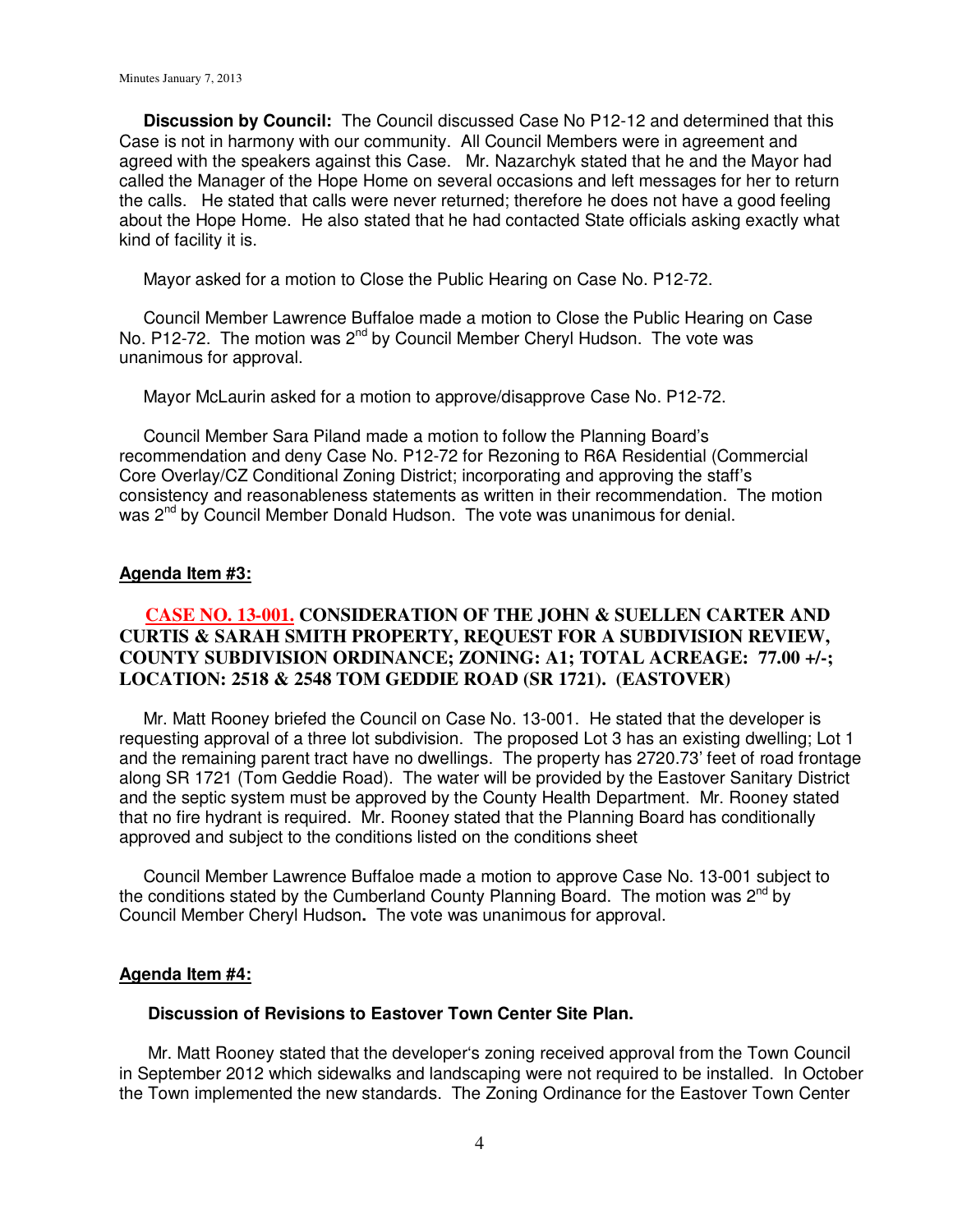Site Plan was prior to the Core Overlay District Ordinance. Mr. Nazarchyk stated that he had spoken with the developer and the sidewalks and landscaping was not a deal breaker. Council Member Sara Piland stated that she wants consistency; therefore the sidewalks should be installed, as we have made others install sidewalks.

 Council Member Sara Piland made a motion that the Site Plan for the Town Center be amended to be in compliance with the Eastover Core Overlay Commercial District. The motion was 2 nd by Council Member Cheryl Hudson. The vote was unanimous for approval.

## **VII. RECEIVE MAYOR'S UPDATE.**

 Mayor McLaurin stated that he would like for a Historical Video made with Mr. Mac Williams telling the history to be put into the Town's archives. Council Member Donald Hudson made a motion for the Town Manager to get prices so this can be accomplished. The motion was  $2^{nd}$  by Council Member Cheryl Hudson. The vote was unanimous for approval.

 Mayor McLaurin stated that if we do not have to pay 50% of our revenue from Sales Tax to Fayetteville, Cumberland County and other Towns we would have more funds for the Town. He stated that our agreement with Fayetteville and the Interlocal Agreement was that we would pay this 50% of our Sales Tax until June 30, 2013 (a five year period). Mayor McLaurin stated that we receive these Sales Tax Revenues funds quarterly and we are hoping we can keep more of these funds. He stated that he wants to build a Town Hall.

#### **VIII. RECEIVE TOWN COUNCIL UPDATE.**

 Council Member Sara Piland stated that she is concerned about the "Hope Home". She stated that she is requesting that the Town Manager contact all agencies available (i.e. Social Services, State Agencies to help with the management and residents of Hope Home. Mr. Nazarchyk stated that he had contacted several State Agencies as to what kind of business this really is, such as a Nursing Home, a Group Home, etc. She also stated that she would like to get documentation from the neighbors as to things that go on around Hope Home. Mr. Nazarchyk stated that Mr. Mike Mason can provide residents with information via email "Eyes Over Eastover". Attorney John Jackson stated that the resident that saw a nude man outside the Hope Home could have called the Police and swears out a warrant against an individual for indecent exposure.

 Council Member Willie Geddie stated that he appreciates all people in the community and wants everyone to work together.